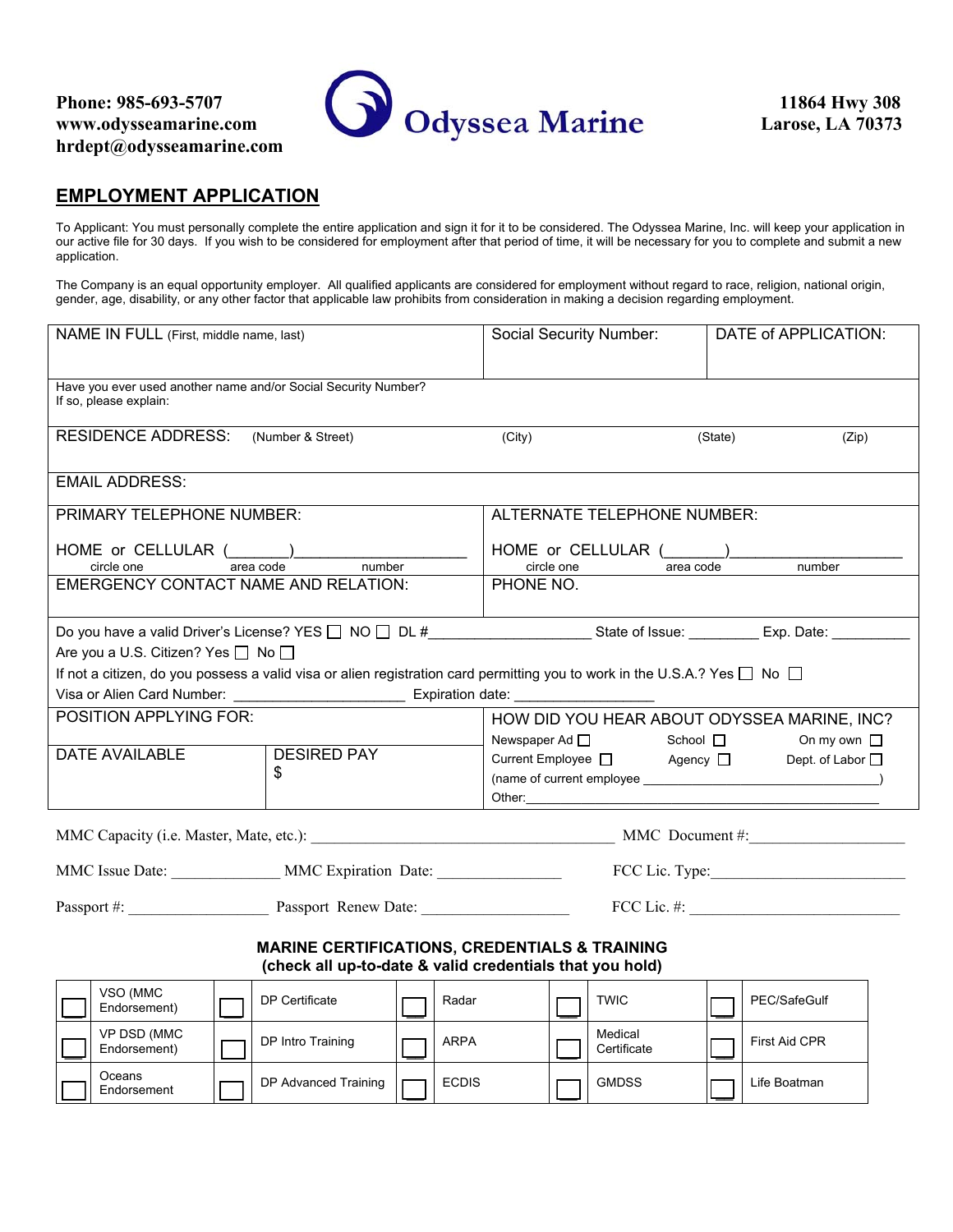#### **Important! List information requested on your last four (4) employers starting with the most recent. Please, DO NOT write "See Resume"**

| Company:                                                               | Address: | Job Title:  | Date Started:       | Date Ended: |
|------------------------------------------------------------------------|----------|-------------|---------------------|-------------|
| Phone No.                                                              |          | Supervisor: | Reason for leaving: |             |
|                                                                        |          | Pay Rate:   |                     |             |
| Company:                                                               | Address: | Title:      | Date Started:       | Date Ended: |
| Phone No.                                                              |          | Supervisor: | Reason for leaving: |             |
|                                                                        |          | Pay Rate:   |                     |             |
| Company:                                                               | Address: | Job Title:  | Date Started:       | Date Ended: |
| Phone No.                                                              |          | Supervisor: | Reason for leaving: |             |
|                                                                        |          | Pay Rate:   |                     |             |
| Company:                                                               | Address: | Job Title:  | Date Started:       | Date Ended: |
| Phone No.                                                              |          | Supervisor: | Reason for leaving: |             |
|                                                                        |          | Pay Rate:   |                     |             |
| If you are currently employed, may we contact your employer? YES or NO |          |             |                     |             |

| <b>EDUCATION</b>   | <b>Years Attended</b> | Major | Did you graduate? | <b>Area of Study</b> |
|--------------------|-----------------------|-------|-------------------|----------------------|
| High School:       | N/A                   | N/A   |                   | N/A                  |
| College:           |                       |       |                   |                      |
| Vocational:        |                       |       |                   |                      |
| Other: (GED, etc.) |                       |       |                   |                      |

| MILITARY SERVICE (Please Provide Copy of DD214)                                                                                                     |                          |                              |
|-----------------------------------------------------------------------------------------------------------------------------------------------------|--------------------------|------------------------------|
| <b>BRANCH:</b>                                                                                                                                      | <b>DATES OF SERVICE:</b> | FINAL RANK/DISCHARGE STATUS: |
|                                                                                                                                                     |                          |                              |
|                                                                                                                                                     |                          |                              |
|                                                                                                                                                     |                          |                              |
| Have you previously been employed by this Company or any of its subsidiaries? Yes $\Box$ No $\Box$ If yes, when                                     |                          |                              |
| Any relatives or friends employed by Odyssea Marine, Inc.? Yes □ No □ Who? ________________________                                                 |                          |                              |
| Place your initials in box for acknowledgement.<br>If you receive an official offer of employment, you will be required to submit to a drug screen. |                          |                              |
| Have you ever been convicted of a Felony? __________ If so, please explain below:                                                                   |                          |                              |
| Conviction Date: The State Where Convicted: Convicted of: Convicted of:                                                                             |                          |                              |
| Further Explanation:                                                                                                                                |                          |                              |
| Do you have any current felony charges against you:                                                                                                 | If so, Please explain:   |                              |
| Further Explanation:                                                                                                                                |                          |                              |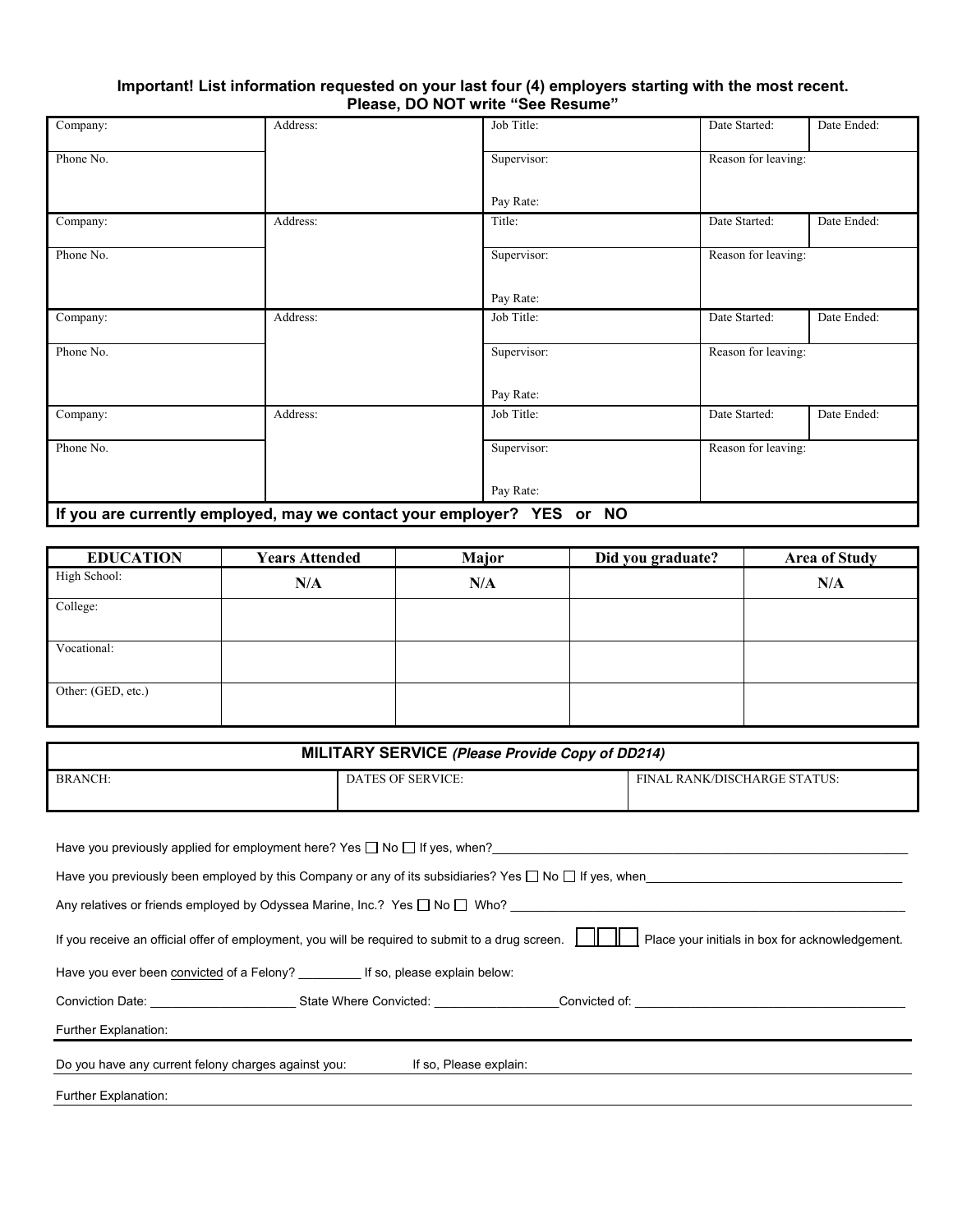#### **PLEASE READ THE FOLLOWING TERMS AND CONDITIONS OF YOUR APPLICATION FOR EMPLOYMENT CAREFULLY AND, WHEN COMPLETE, AFFIX YOUR SIGNATURE AND DATE IN THE SPACE PROVIDED BELOW.**

I understand that, if I am offered and accept employment with Odyssea Marine (the Company), my employment will be subject to all of the policies and procedures and terms and conditions of employment in effect at the Company, at the time for the position in which I am hired and any subsequent position I may hold. I understand that nothing in this Employment Application is intended to create or creates an express or implied contract of employment or a guarantee of employment for any specific duration or period of time. I understand that, if I am offered and accept employment with the Company, such employment will be at-will and will be voluntary on my part and the part of my employer, and that either party can terminate the employment relationship with or without notice or cause at any time.

I also understand that the Immigration Control and Reform Act requires me to prove my eligibility to work in the United States and that my failure to provide the required proof will result in the rejection of my application, withdrawal of any offer of employment that may be extended, or immediate dismissal if I become employed.

I understand that the Company may contact individuals or organizations that I have provided as reference. I release from liability all individuals, employers, companies, corporations, and organizations who provide information in conjunction with verification of this employment application. I further hereby authorize and direct each employer, and source of information to answer any and all questions regarding my prior employment and background.

I understand any offer of employment is contingent upon completion of a medical examination and satisfactory results from a drug screen.

NOTICE: The Company has a policy prohibiting the possession, distribution, use, consumption or being under the influence of alcohol or illegal or unauthorized drugs (synthetics, designers, etc.) and other harmful substances in order to provide a safe and healthful environment for the firm's employees, visitors and other personnel. You will be dropped from consideration of employment with the Company if the results of your urine drug screen indicate that you are applying for a job while you are using any of the above-mentioned illegal or unauthorized substances. The United States Coast Guard will be notified of all personnel holding USCG credential who test positive in the drug screen!

I understand that any misrepresentation or omission of fact on this application may result in the rejection of my application, withdrawal of any offer of employment that may be extended, or immediate dismissal if I become employed. I also understand that my completion of this Employment Application does not indicate that any position is available or promised, or otherwise obligates the Company to offer me any position that might be or become available. By my signature on the date below, I hereby certify that

I have read and understood the terms/conditions of my employment application. The information provided is complete and accurate.

Applicant's Signature Date Date

 $\_$  ,  $\_$  ,  $\_$  ,  $\_$  ,  $\_$  ,  $\_$  ,  $\_$  ,  $\_$  ,  $\_$  ,  $\_$  ,  $\_$  ,  $\_$  ,  $\_$  ,  $\_$  ,  $\_$  ,  $\_$  ,  $\_$  ,  $\_$  ,  $\_$  ,  $\_$  ,  $\_$  ,  $\_$  ,  $\_$  ,  $\_$  ,  $\_$  ,  $\_$  ,  $\_$  ,  $\_$  ,  $\_$  ,  $\_$  ,  $\_$  ,  $\_$  ,  $\_$  ,  $\_$  ,  $\_$  ,  $\_$  ,  $\_$  ,

#### **---------------------------------------------------------------------------------------------------------------------------------------- CONSENT TO OBTAINING CONSUMER REPORTS READ CAREFULLY BEFORE SIGNING**

1.) I have read the posted "Notice To Applicants/Employees Regarding Consumer Reports" and hereby authorize the Company to obtain consumer reports and/or investigative consumer reports as described.

2.) I understand that I have the right to make a written request within a reasonable amount of time to receive additional, detailed information about the nature and scope of any investigative report or other consumer reports that are made, including the name, address, and telephone number of the consumer reporting agency.

3.) I understand that the Company may periodically conduct additional background checks. I agree to immediately inform the Company of any conviction for a criminal offence arising subsequent to completion of the initial background check. I understand that failing to update the Company of a new conviction may result in being removed from the jobsites of clients that require background checks.

4.) I understand and agree that the Company may, at times, share my background results with its clients and third party representatives of its clients that require background checks.

5.) I hereby authorize any present or former employers, consumer reporting agencies, educational institutions, criminal justice agencies, Departments of Motor Vehicles, public agency, financial institutions, or any other person or agency having knowledge of me to submit information or opinions about myself, including data received from other sources, in order that my employment qualifications may be evaluated. I hold said persons and/or organizations blameless and without liability for statements or opinions made regarding my character, experience, or qualifications.

#### **BY MY SIGNATURE BELOW, I ACKNOWLEDGE THAT I HAVE READ AND UNDERSTOOD ALL OF THE ABOVE STATEMENTS.**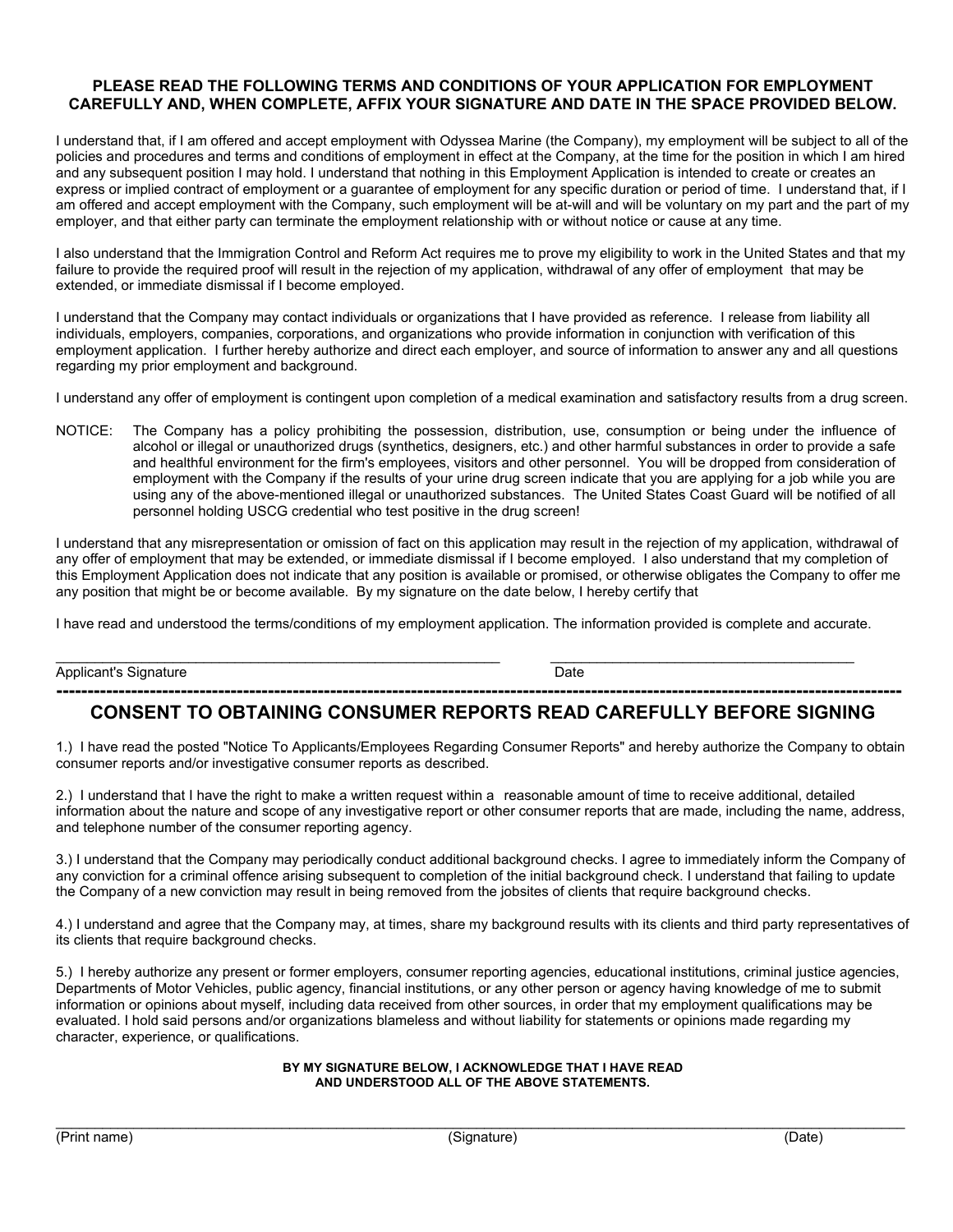### **Odyssea Marine, Inc.**

## *VOLUNTARY INFORMATION ONLY*

In an effort to comply with requirements regarding government recordkeeping, reporting and other legal obligations which may apply, we invite you to complete this employee data survey. Providing this information is **STRICTLY VOLUNTARY**. Refusal to provide requested information will not result in adverse treatment. This document will be filed separately from your employment application. Information will be kept confidential, except that managers, supervisors, first aid and safety personnel may be provided appropriate information regarding handicapped persons and disabled veterans whose conditions might require accommodation and/or emergency treatment. Your cooperation is appreciated.

| Name:<br><u> 1989 - Jan James James Barnett, martin de filosofoar (h. 1982).</u>                                                                                                                                 |                                                                                                                             |
|------------------------------------------------------------------------------------------------------------------------------------------------------------------------------------------------------------------|-----------------------------------------------------------------------------------------------------------------------------|
|                                                                                                                                                                                                                  |                                                                                                                             |
|                                                                                                                                                                                                                  |                                                                                                                             |
| Gender:<br>Female<br>Male                                                                                                                                                                                        | Veteran Status:<br>Vietnam-Era<br>Disabled<br>Special Disabled<br><b>Other Protected Veteran</b><br>Newly Separated Veteran |
| Ethnic Background/National Origin:<br>Caucasian (Not Of Hispanic Origin)<br>Hispanic or Latino<br>Asian American<br>Native Hawaiian or Pacific Islander<br>African American<br>American Indian or Native Alaskan |                                                                                                                             |
| Date of Birth: $\frac{1}{2}$ /                                                                                                                                                                                   |                                                                                                                             |
| application or interview arrangements?                                                                                                                                                                           | Do you require any accommodation to complete any of the pre-employment requirements, such as employment                     |
| Yes<br>N <sub>o</sub>                                                                                                                                                                                            |                                                                                                                             |
| If yes, what accommodations do you need?                                                                                                                                                                         |                                                                                                                             |